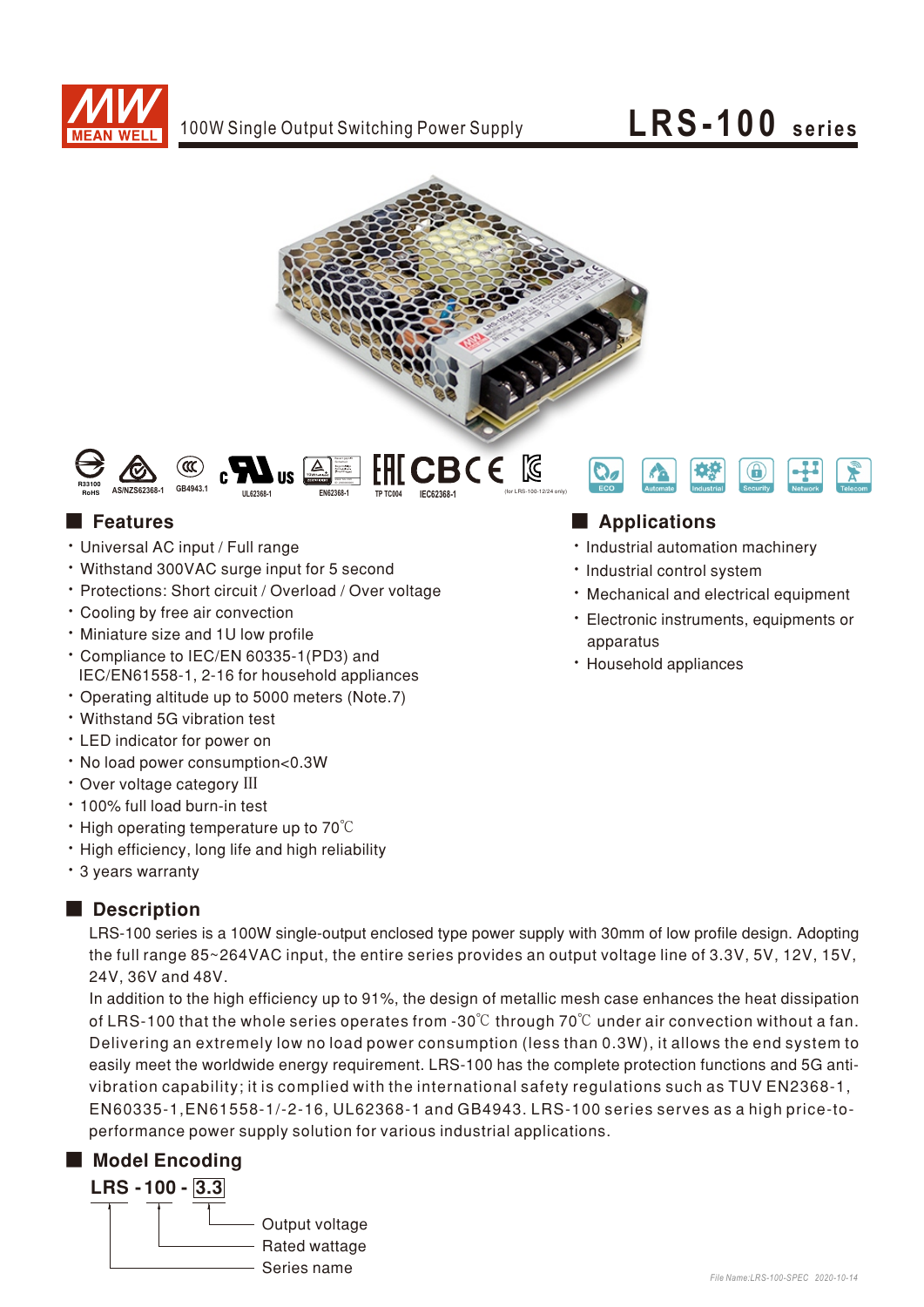

### **SPECIFICATION**

| JELUII IUMI IUN<br><b>MODEL</b>               |                                                                                                                                                                                                                                                                                                                                                                                                                                                                                                                                                                                                                                                                                                                                                                                                                                                                                                                                                                                                                                                                                                                                                                                                                                                                                                                                                                               | LRS-100-3.3                                                                                                                                                 | LRS-100-5                     | LRS-100-12        | LRS-100-15                                  | LRS-100-24     | LRS-100-36      | LRS-100-48        |  |
|-----------------------------------------------|-------------------------------------------------------------------------------------------------------------------------------------------------------------------------------------------------------------------------------------------------------------------------------------------------------------------------------------------------------------------------------------------------------------------------------------------------------------------------------------------------------------------------------------------------------------------------------------------------------------------------------------------------------------------------------------------------------------------------------------------------------------------------------------------------------------------------------------------------------------------------------------------------------------------------------------------------------------------------------------------------------------------------------------------------------------------------------------------------------------------------------------------------------------------------------------------------------------------------------------------------------------------------------------------------------------------------------------------------------------------------------|-------------------------------------------------------------------------------------------------------------------------------------------------------------|-------------------------------|-------------------|---------------------------------------------|----------------|-----------------|-------------------|--|
|                                               | <b>DC VOLTAGE</b>                                                                                                                                                                                                                                                                                                                                                                                                                                                                                                                                                                                                                                                                                                                                                                                                                                                                                                                                                                                                                                                                                                                                                                                                                                                                                                                                                             | 3.3V                                                                                                                                                        | 5V                            | 12V               | 15V                                         | <b>24V</b>     | 36 <sub>V</sub> | 48V               |  |
| <b>OUTPUT</b>                                 | <b>RATED CURRENT</b>                                                                                                                                                                                                                                                                                                                                                                                                                                                                                                                                                                                                                                                                                                                                                                                                                                                                                                                                                                                                                                                                                                                                                                                                                                                                                                                                                          | 20A                                                                                                                                                         | 18A                           | 8.5A              | 7A                                          | 4.5A           | 2.8A            | 2.3A              |  |
|                                               | <b>CURRENT RANGE</b>                                                                                                                                                                                                                                                                                                                                                                                                                                                                                                                                                                                                                                                                                                                                                                                                                                                                                                                                                                                                                                                                                                                                                                                                                                                                                                                                                          | $0 - 20A$                                                                                                                                                   | $0 - 18A$                     | $0 - 8.5A$        | $0 - 7A$                                    | $0 - 4.5A$     | $0 - 2.8A$      | $0 - 2.3A$        |  |
|                                               | <b>RATED POWER</b>                                                                                                                                                                                                                                                                                                                                                                                                                                                                                                                                                                                                                                                                                                                                                                                                                                                                                                                                                                                                                                                                                                                                                                                                                                                                                                                                                            | 66W                                                                                                                                                         | 90W                           | 102W              | 105W                                        | 108W           | 100.8W          | 110.4W            |  |
|                                               | RIPPLE & NOISE (max.) Note.2 100mVp-p                                                                                                                                                                                                                                                                                                                                                                                                                                                                                                                                                                                                                                                                                                                                                                                                                                                                                                                                                                                                                                                                                                                                                                                                                                                                                                                                         |                                                                                                                                                             | 100mVp-p                      | 120mVp-p          | 120mVp-p                                    | 150mVp-p       | 200mVp-p        | 200mVp-p          |  |
|                                               | <b>VOLTAGE ADJ. RANGE</b>                                                                                                                                                                                                                                                                                                                                                                                                                                                                                                                                                                                                                                                                                                                                                                                                                                                                                                                                                                                                                                                                                                                                                                                                                                                                                                                                                     | $2.97 - 3.6V$                                                                                                                                               | $4.5 - 5.5V$                  | $10.2 - 13.8V$    | $13.5 - 18V$                                | $21.6 - 28.8V$ | $32.4 - 39.6V$  | $43.2 \div 52.8V$ |  |
|                                               | VOLTAGE TOLERANCE Note.3 $\pm$ 3.0%                                                                                                                                                                                                                                                                                                                                                                                                                                                                                                                                                                                                                                                                                                                                                                                                                                                                                                                                                                                                                                                                                                                                                                                                                                                                                                                                           |                                                                                                                                                             | ±2.0%                         | ±1.0%             | ±1.0%                                       | ±1.0%          | ±1.0%           | ±1.0%             |  |
|                                               | LINE REGULATION Note.4 $\pm$ 0.5%                                                                                                                                                                                                                                                                                                                                                                                                                                                                                                                                                                                                                                                                                                                                                                                                                                                                                                                                                                                                                                                                                                                                                                                                                                                                                                                                             |                                                                                                                                                             | ±0.5%                         | $\pm 0.5\%$       | ±0.5%                                       | ±0.5%          | ±0.5%           | $\pm 0.5\%$       |  |
|                                               | <b>LOAD REGULATION Note.5 <math>\pm</math> 2.0%</b>                                                                                                                                                                                                                                                                                                                                                                                                                                                                                                                                                                                                                                                                                                                                                                                                                                                                                                                                                                                                                                                                                                                                                                                                                                                                                                                           |                                                                                                                                                             | ±1.0%                         | ±0.5%             | ±0.5%                                       | ±0.5%          | ±0.5%           | ±0.5%             |  |
|                                               | <b>SETUP, RISE TIME</b>                                                                                                                                                                                                                                                                                                                                                                                                                                                                                                                                                                                                                                                                                                                                                                                                                                                                                                                                                                                                                                                                                                                                                                                                                                                                                                                                                       | 500ms, 30ms/230VAC<br>500ms, 30ms/115VAC at full load                                                                                                       |                               |                   |                                             |                |                 |                   |  |
|                                               | <b>HOLD UP TIME (Typ.)</b>                                                                                                                                                                                                                                                                                                                                                                                                                                                                                                                                                                                                                                                                                                                                                                                                                                                                                                                                                                                                                                                                                                                                                                                                                                                                                                                                                    | 10ms/115VAC at full load<br>55ms/230VAC                                                                                                                     |                               |                   |                                             |                |                 |                   |  |
|                                               | <b>VOLTAGE RANGE</b>                                                                                                                                                                                                                                                                                                                                                                                                                                                                                                                                                                                                                                                                                                                                                                                                                                                                                                                                                                                                                                                                                                                                                                                                                                                                                                                                                          | $85 - 264$ VAC<br>120 ~ 373VDC (Withstand 300VAC surge for 5sec. Without damage)                                                                            |                               |                   |                                             |                |                 |                   |  |
| <b>INPUT</b>                                  | <b>FREQUENCY RANGE</b>                                                                                                                                                                                                                                                                                                                                                                                                                                                                                                                                                                                                                                                                                                                                                                                                                                                                                                                                                                                                                                                                                                                                                                                                                                                                                                                                                        | $47 - 63$ Hz                                                                                                                                                |                               |                   |                                             |                |                 |                   |  |
|                                               | <b>EFFICIENCY (Typ.)</b>                                                                                                                                                                                                                                                                                                                                                                                                                                                                                                                                                                                                                                                                                                                                                                                                                                                                                                                                                                                                                                                                                                                                                                                                                                                                                                                                                      | 84.5%                                                                                                                                                       | 86%                           | 88%               | 88.5%                                       | 90%            | 90.5%           | 91%               |  |
|                                               | <b>AC CURRENT (Typ.)</b>                                                                                                                                                                                                                                                                                                                                                                                                                                                                                                                                                                                                                                                                                                                                                                                                                                                                                                                                                                                                                                                                                                                                                                                                                                                                                                                                                      | 1.9A/115VAC                                                                                                                                                 | 1.2A/230VAC                   |                   |                                             |                |                 |                   |  |
|                                               | <b>INRUSH CURRENT (Typ.)</b>                                                                                                                                                                                                                                                                                                                                                                                                                                                                                                                                                                                                                                                                                                                                                                                                                                                                                                                                                                                                                                                                                                                                                                                                                                                                                                                                                  | COLD START 50A/230VAC                                                                                                                                       |                               |                   |                                             |                |                 |                   |  |
|                                               | <b>LEAKAGE CURRENT</b>                                                                                                                                                                                                                                                                                                                                                                                                                                                                                                                                                                                                                                                                                                                                                                                                                                                                                                                                                                                                                                                                                                                                                                                                                                                                                                                                                        | <0.75mA / 240VAC                                                                                                                                            |                               |                   |                                             |                |                 |                   |  |
|                                               |                                                                                                                                                                                                                                                                                                                                                                                                                                                                                                                                                                                                                                                                                                                                                                                                                                                                                                                                                                                                                                                                                                                                                                                                                                                                                                                                                                               | 110 ~ 150% rated output power                                                                                                                               |                               |                   |                                             |                |                 |                   |  |
|                                               | <b>OVER LOAD</b>                                                                                                                                                                                                                                                                                                                                                                                                                                                                                                                                                                                                                                                                                                                                                                                                                                                                                                                                                                                                                                                                                                                                                                                                                                                                                                                                                              | Protection type : Hiccup mode, recovers automatically after fault condition is removed                                                                      |                               |                   |                                             |                |                 |                   |  |
| <b>PROTECTION</b>                             | <b>OVER VOLTAGE</b>                                                                                                                                                                                                                                                                                                                                                                                                                                                                                                                                                                                                                                                                                                                                                                                                                                                                                                                                                                                                                                                                                                                                                                                                                                                                                                                                                           | $3.8 - 4.45V$                                                                                                                                               | $5.75 - 6.75V$                | $13.8 \sim 16.2V$ | $18.75 \approx 21.75V$ 28.8 $\approx 33.6V$ |                | $41.4 - 48.6V$  | $55.2 - 64.8V$    |  |
|                                               |                                                                                                                                                                                                                                                                                                                                                                                                                                                                                                                                                                                                                                                                                                                                                                                                                                                                                                                                                                                                                                                                                                                                                                                                                                                                                                                                                                               |                                                                                                                                                             |                               |                   |                                             |                |                 |                   |  |
|                                               | WORKING TEMP.                                                                                                                                                                                                                                                                                                                                                                                                                                                                                                                                                                                                                                                                                                                                                                                                                                                                                                                                                                                                                                                                                                                                                                                                                                                                                                                                                                 | Protection type: Shut down o/p voltage, re-power on to recover<br>$-30 \sim +70^{\circ}$ C (Refer to "Derating Curve")                                      |                               |                   |                                             |                |                 |                   |  |
|                                               | <b>WORKING HUMIDITY</b>                                                                                                                                                                                                                                                                                                                                                                                                                                                                                                                                                                                                                                                                                                                                                                                                                                                                                                                                                                                                                                                                                                                                                                                                                                                                                                                                                       | $20 \sim 90\%$ RH non-condensing                                                                                                                            |                               |                   |                                             |                |                 |                   |  |
|                                               | ENVIRONMENT STORAGE TEMP., HUMIDITY                                                                                                                                                                                                                                                                                                                                                                                                                                                                                                                                                                                                                                                                                                                                                                                                                                                                                                                                                                                                                                                                                                                                                                                                                                                                                                                                           | -40 ~ +85°C, 10 ~ 95% RH non-condensing                                                                                                                     |                               |                   |                                             |                |                 |                   |  |
|                                               | <b>TEMP. COEFFICIENT</b>                                                                                                                                                                                                                                                                                                                                                                                                                                                                                                                                                                                                                                                                                                                                                                                                                                                                                                                                                                                                                                                                                                                                                                                                                                                                                                                                                      | $\pm$ 0.03%/°C (0 ~ 50°C)                                                                                                                                   |                               |                   |                                             |                |                 |                   |  |
|                                               | <b>VIBRATION</b>                                                                                                                                                                                                                                                                                                                                                                                                                                                                                                                                                                                                                                                                                                                                                                                                                                                                                                                                                                                                                                                                                                                                                                                                                                                                                                                                                              | $10 \sim 500$ Hz, 5G 10min./1cycle, 60min. each along X, Y, Z axes                                                                                          |                               |                   |                                             |                |                 |                   |  |
|                                               | <b>OVER VOLTAGE CATEGORY</b>                                                                                                                                                                                                                                                                                                                                                                                                                                                                                                                                                                                                                                                                                                                                                                                                                                                                                                                                                                                                                                                                                                                                                                                                                                                                                                                                                  | III; Compliance to EN61558, EN50178, EN60664-1, EN62477-1; altitude up to 2000 meters                                                                       |                               |                   |                                             |                |                 |                   |  |
| <b>SAFETY &amp;</b><br><b>EMC</b><br>(Note 8) |                                                                                                                                                                                                                                                                                                                                                                                                                                                                                                                                                                                                                                                                                                                                                                                                                                                                                                                                                                                                                                                                                                                                                                                                                                                                                                                                                                               | UL 62368-1, TUV EN62368-1, EN60335-1, EN61558-1/-2-16, CCC GB4943.1, BSMI CNS14336-1,                                                                       |                               |                   |                                             |                |                 |                   |  |
|                                               | <b>SAFETY STANDARDS</b>                                                                                                                                                                                                                                                                                                                                                                                                                                                                                                                                                                                                                                                                                                                                                                                                                                                                                                                                                                                                                                                                                                                                                                                                                                                                                                                                                       | EAC TP TC 004, AS/NZS62368.1(by CB), KC K60950-1(for LRS-100-12/24 only) approved                                                                           |                               |                   |                                             |                |                 |                   |  |
|                                               | <b>WITHSTAND VOLTAGE</b>                                                                                                                                                                                                                                                                                                                                                                                                                                                                                                                                                                                                                                                                                                                                                                                                                                                                                                                                                                                                                                                                                                                                                                                                                                                                                                                                                      | I/P-O/P:4KVAC I/P-FG:2KVAC O/P-FG:1.25KVAC                                                                                                                  |                               |                   |                                             |                |                 |                   |  |
|                                               |                                                                                                                                                                                                                                                                                                                                                                                                                                                                                                                                                                                                                                                                                                                                                                                                                                                                                                                                                                                                                                                                                                                                                                                                                                                                                                                                                                               | ISOLATION RESISTANCE   I/P-O/P, I/P-FG, O/P-FG:100M Ohms / 500VDC / 25°C/70% RH                                                                             |                               |                   |                                             |                |                 |                   |  |
|                                               | <b>EMC EMISSION</b>                                                                                                                                                                                                                                                                                                                                                                                                                                                                                                                                                                                                                                                                                                                                                                                                                                                                                                                                                                                                                                                                                                                                                                                                                                                                                                                                                           | Compliance to EN55032 (CISPR32) Class B, EN55014, EN61000-3-2,-3, GB/T 9254, BSMI CNS13438, EAC TP TC 020,<br>KC KN32, KN35(for LRS-100-12/24 only)         |                               |                   |                                             |                |                 |                   |  |
|                                               | <b>EMC IMMUNITY</b>                                                                                                                                                                                                                                                                                                                                                                                                                                                                                                                                                                                                                                                                                                                                                                                                                                                                                                                                                                                                                                                                                                                                                                                                                                                                                                                                                           | Compliance to EN61000-4-2,3,4,5,6,8,11, EN61000-6-2 (EN50082-2), heavy industry level, criteria A, EAC TP TC 020,<br>KC KN32, KN35 (for LRS-100-12/24 only) |                               |                   |                                             |                |                 |                   |  |
| <b>OTHERS</b>                                 | <b>MTBF</b>                                                                                                                                                                                                                                                                                                                                                                                                                                                                                                                                                                                                                                                                                                                                                                                                                                                                                                                                                                                                                                                                                                                                                                                                                                                                                                                                                                   | 720.6K hrs min.                                                                                                                                             | MIL-HDBK-217F $(25^{\circ}C)$ |                   |                                             |                |                 |                   |  |
|                                               | <b>DIMENSION</b>                                                                                                                                                                                                                                                                                                                                                                                                                                                                                                                                                                                                                                                                                                                                                                                                                                                                                                                                                                                                                                                                                                                                                                                                                                                                                                                                                              | 129*97*30mm (L*W*H)                                                                                                                                         |                               |                   |                                             |                |                 |                   |  |
|                                               | <b>PACKING</b>                                                                                                                                                                                                                                                                                                                                                                                                                                                                                                                                                                                                                                                                                                                                                                                                                                                                                                                                                                                                                                                                                                                                                                                                                                                                                                                                                                |                                                                                                                                                             | 0.34Kg: 40pcs/14.6Kg/0.92CUFT |                   |                                             |                |                 |                   |  |
| <b>NOTE</b>                                   | 1. All parameters NOT specially mentioned are measured at 230VAC input, rated load and 25 <sup>°</sup> C of ambient temperature.<br>2. Ripple & noise are measured at 20MHz of bandwidth by using a 12" twisted pair-wire terminated with a 0.1uf & 47uf parallel capacitor.<br>3. Tolerance: includes set up tolerance, line regulation and load regulation.<br>4. Line regulation is measured from low line to high line at rated load.<br>5. Load regulation is measured from 0% to 100% rated load.<br>6. Length of set up time is measured at cold first start. Turning ON/OFF the power supply very quickly may lead to increase of the set up<br>time.<br>7. The ambient temperature derating of $5^{\circ}$ (1000m is needed for operating altitude greater than 2000m(6500ft).<br>8. The power supply is considered a component which will be installed into a final equipment. All the EMC tests are been executed by<br>mounting the unit on a 360mm*360mm metal plate with 1mm of thickness. The final equipment must be re-confirmed that it still meets<br>EMC directives. For guidance on how to perform these EMC tests, please refer to "EMI testing of component power supplies."<br>(as available on http://www.meanwell.com)<br>X Product Liability Disclaimer: For detailed information, please refer to https://www.meanwell.com/serviceDisclaimer.aspx |                                                                                                                                                             |                               |                   |                                             |                |                 |                   |  |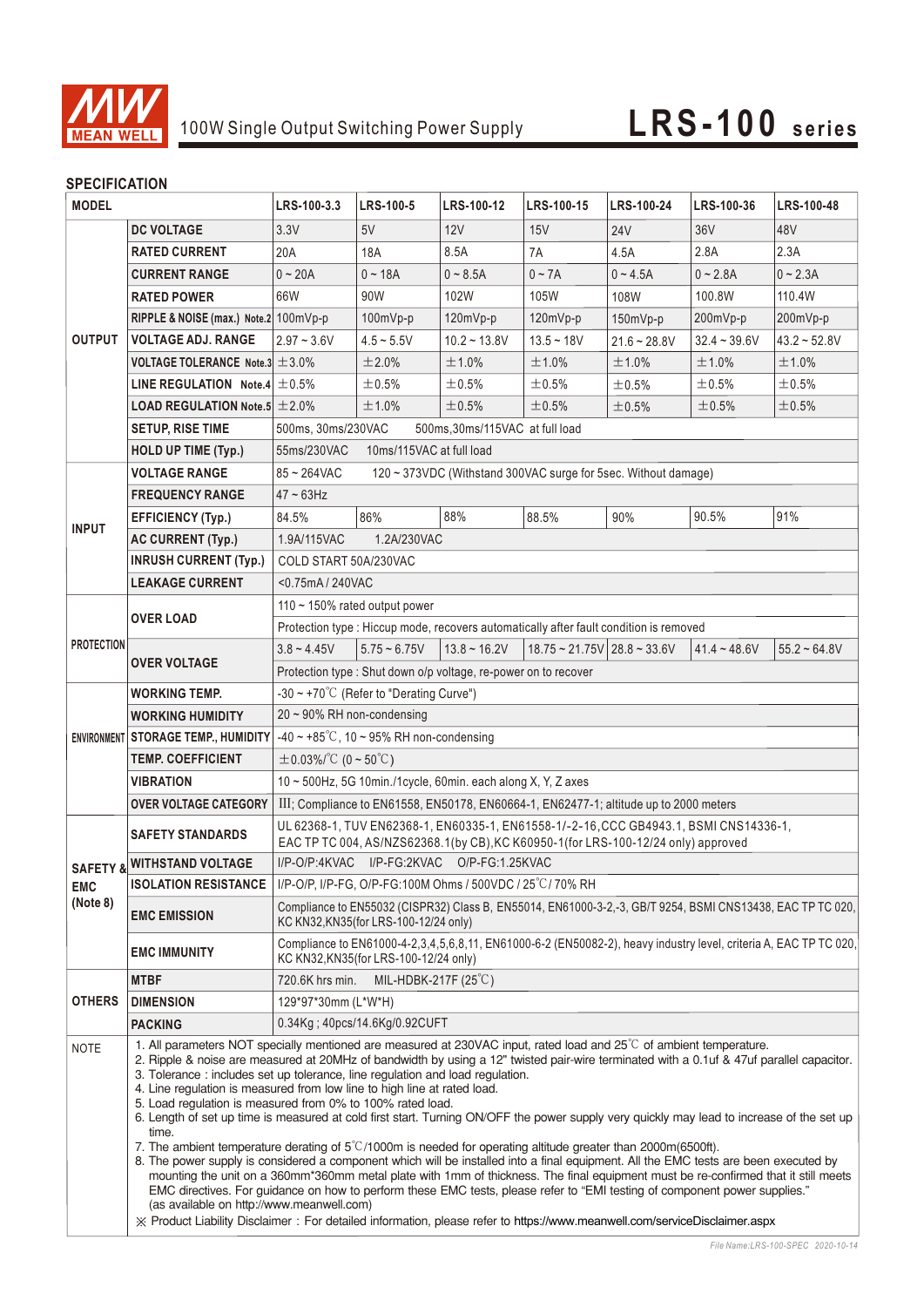

## 100W Single Output Switching Power Supply **LRS-100** series